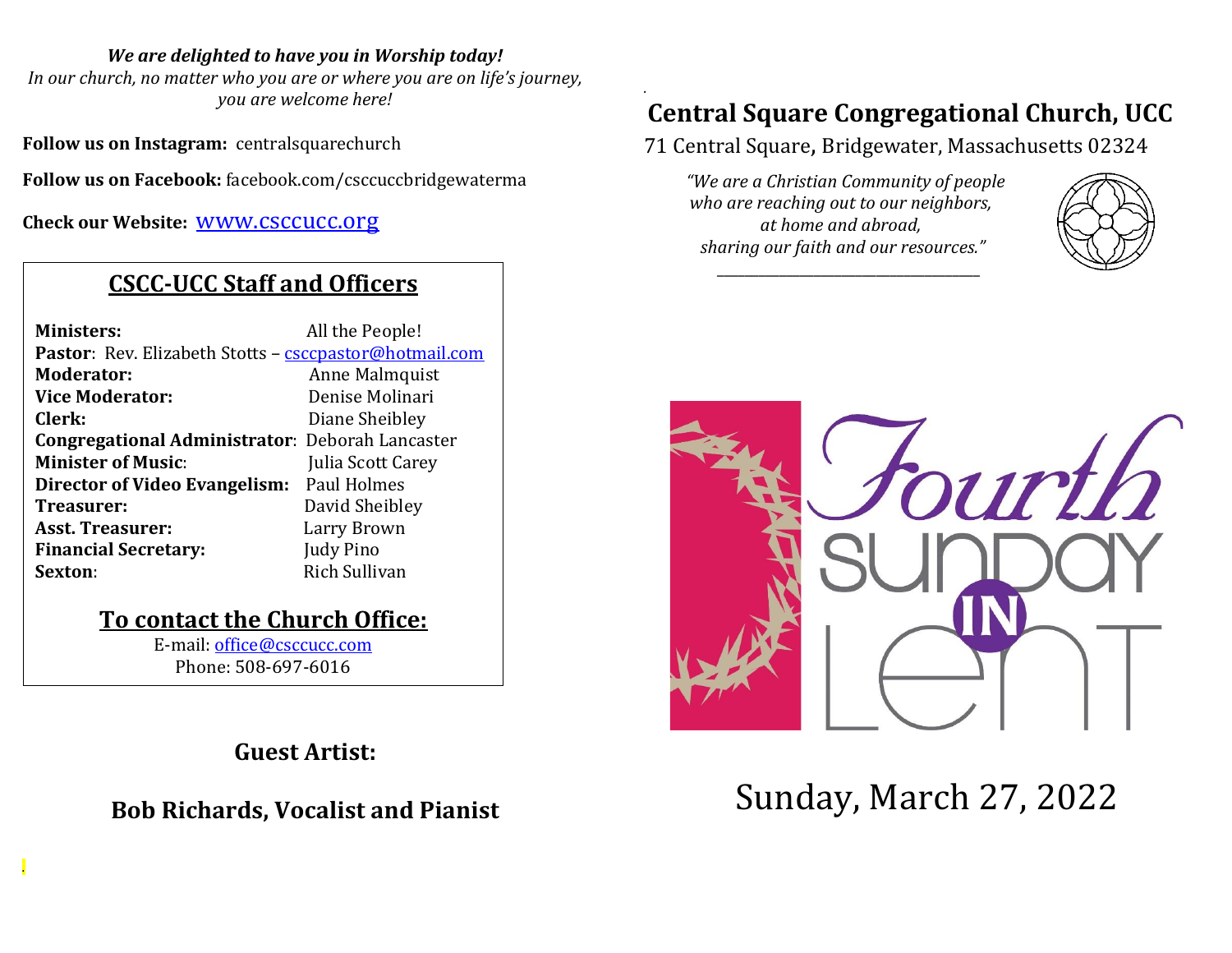| Prelude:                                                                                                                                              |               | "Lift High the Cross"                                                                                                                                                                                                                                               |                                                             | Mark Hayes                                                                                                                                                                     | All:                                                                                                                                                                                                                                                                                                       | This home where your place is our place, and place isn't a                                                                                                            |                                             |                                           |  |             |
|-------------------------------------------------------------------------------------------------------------------------------------------------------|---------------|---------------------------------------------------------------------------------------------------------------------------------------------------------------------------------------------------------------------------------------------------------------------|-------------------------------------------------------------|--------------------------------------------------------------------------------------------------------------------------------------------------------------------------------|------------------------------------------------------------------------------------------------------------------------------------------------------------------------------------------------------------------------------------------------------------------------------------------------------------|-----------------------------------------------------------------------------------------------------------------------------------------------------------------------|---------------------------------------------|-------------------------------------------|--|-------------|
| <b>Welcome and Announcements</b>                                                                                                                      |               |                                                                                                                                                                                                                                                                     |                                                             |                                                                                                                                                                                |                                                                                                                                                                                                                                                                                                            | building<br>but a way of being together, in relationship,<br>held together by love.<br>Loving God, Welcoming God<br>may we make this a home to all who still yet seek |                                             |                                           |  |             |
| <b>Invitation to Fellowship</b>                                                                                                                       |               |                                                                                                                                                                                                                                                                     |                                                             | One:                                                                                                                                                                           |                                                                                                                                                                                                                                                                                                            |                                                                                                                                                                       |                                             |                                           |  |             |
| Introit #192:<br>"When Jesus Wept"                                                                                                                    |               |                                                                                                                                                                                                                                                                     |                                                             |                                                                                                                                                                                |                                                                                                                                                                                                                                                                                                            |                                                                                                                                                                       |                                             |                                           |  |             |
| *Scripture Reading: Psalm 32<br>(Pew Bible pg. 440)                                                                                                   |               |                                                                                                                                                                                                                                                                     | All:                                                        | a place of grace-filled sanctuary and gracious welcome.<br>So be it. Amen!                                                                                                     |                                                                                                                                                                                                                                                                                                            |                                                                                                                                                                       |                                             |                                           |  |             |
| <i>*Gloria Patri:</i>                                                                                                                                 |               |                                                                                                                                                                                                                                                                     |                                                             |                                                                                                                                                                                |                                                                                                                                                                                                                                                                                                            |                                                                                                                                                                       |                                             |                                           |  |             |
| Glory be to the Father, and to the Son and to the Holy Ghost.<br>As it was in the beginning, is now and ever shall be,                                |               | *Opening Hymn #198<br>"Lift High the Cross"                                                                                                                                                                                                                         |                                                             |                                                                                                                                                                                |                                                                                                                                                                                                                                                                                                            |                                                                                                                                                                       |                                             |                                           |  |             |
|                                                                                                                                                       |               |                                                                                                                                                                                                                                                                     |                                                             |                                                                                                                                                                                | <b>Gospel Reading:</b>                                                                                                                                                                                                                                                                                     |                                                                                                                                                                       | Luke 15:1-3, 11b-32 (Pew Bible pg. 850-851) |                                           |  |             |
|                                                                                                                                                       |               | World without end, Amen. Amen.                                                                                                                                                                                                                                      |                                                             |                                                                                                                                                                                |                                                                                                                                                                                                                                                                                                            | <b>Epistle Reading:</b>                                                                                                                                               |                                             | 2 Corinthians 5:16-21 (Pew Bible pg. 940) |  |             |
| <i><b>*Call to Worship</b></i><br>(inspired by Luke 15:11-32)                                                                                         |               | <b>Sermon</b>                                                                                                                                                                                                                                                       |                                                             |                                                                                                                                                                                |                                                                                                                                                                                                                                                                                                            |                                                                                                                                                                       |                                             |                                           |  |             |
| All:                                                                                                                                                  | One:          | Come, let us celebrate the forgiving, reconciling love of God.<br>For once we were lost and felt so far away;<br>now we have been found and welcomed home.<br>Know that God's love is lavished upon you forever.<br>We rejoice at the news of forgiveness and hope! |                                                             |                                                                                                                                                                                |                                                                                                                                                                                                                                                                                                            | <b>Musical Meditation:</b><br>"Been in the Storm So Long"<br>traditional spiritual                                                                                    |                                             |                                           |  |             |
|                                                                                                                                                       |               |                                                                                                                                                                                                                                                                     |                                                             |                                                                                                                                                                                | <b>Prayers of the People</b><br><b>Pastoral Prayer</b>                                                                                                                                                                                                                                                     |                                                                                                                                                                       |                                             |                                           |  |             |
| All:                                                                                                                                                  | One:          |                                                                                                                                                                                                                                                                     |                                                             |                                                                                                                                                                                |                                                                                                                                                                                                                                                                                                            |                                                                                                                                                                       |                                             |                                           |  |             |
| All:                                                                                                                                                  | One:<br>AMEN! | Come, let us celebrate and praise the God of Love.                                                                                                                                                                                                                  |                                                             | The Lord's Prayer<br>(Please use the wording that is most meaningful for you.)                                                                                                 |                                                                                                                                                                                                                                                                                                            |                                                                                                                                                                       |                                             |                                           |  |             |
| * Opening Prayer<br>(inspired by Luke 15: 1-3, 11-32)                                                                                                 |               |                                                                                                                                                                                                                                                                     | Our Father, who art in heaven, hallowed be thy name.        |                                                                                                                                                                                |                                                                                                                                                                                                                                                                                                            |                                                                                                                                                                       |                                             |                                           |  |             |
| Loving God,<br>One:<br>In this time, in this place,<br>may we be found and may we find<br>a place called home, a place where faith holds us and grace |               |                                                                                                                                                                                                                                                                     |                                                             |                                                                                                                                                                                | Thy Kingdom come, thy will be done, on earth as it is in heaven.<br>Give us this day our daily bread and forgive us our sins,<br>as we forgive those who sin against us.<br>And lead us not into temptation, but deliver us from evil.<br>For thine is the kingdom, the power and the glory forever. Amen. |                                                                                                                                                                       |                                             |                                           |  |             |
|                                                                                                                                                       | renews us,    |                                                                                                                                                                                                                                                                     | where forgiveness longs for us to be who you will us to be. |                                                                                                                                                                                | *Closing Hymn #201                                                                                                                                                                                                                                                                                         |                                                                                                                                                                       | "An Outcast among Outcasts"                 |                                           |  |             |
| All:                                                                                                                                                  |               | May we find a place called home where we are accepted as we<br>are where we are taken in and loved unconditionally                                                                                                                                                  |                                                             |                                                                                                                                                                                |                                                                                                                                                                                                                                                                                                            | *Benediction:                                                                                                                                                         |                                             |                                           |  |             |
|                                                                                                                                                       | One:          | names are known.<br>And may this be that place, O God,                                                                                                                                                                                                              |                                                             | a place called home, where we belong and our souls fit<br>and our questions are allowed, and our anger is heard<br>and our needs are recognised, and our pain is held, and our | Postlude:                                                                                                                                                                                                                                                                                                  | *Please rise in body and spirit.                                                                                                                                      |                                             | "God Help the Outcasts"                   |  | Alan Menken |
|                                                                                                                                                       |               | this community, this group of travellers and doubters, and<br>companions on the way                                                                                                                                                                                 |                                                             |                                                                                                                                                                                | Please Note: This service is subject to change by the guidance of the Holy Spirit.                                                                                                                                                                                                                         |                                                                                                                                                                       |                                             |                                           |  |             |

*.*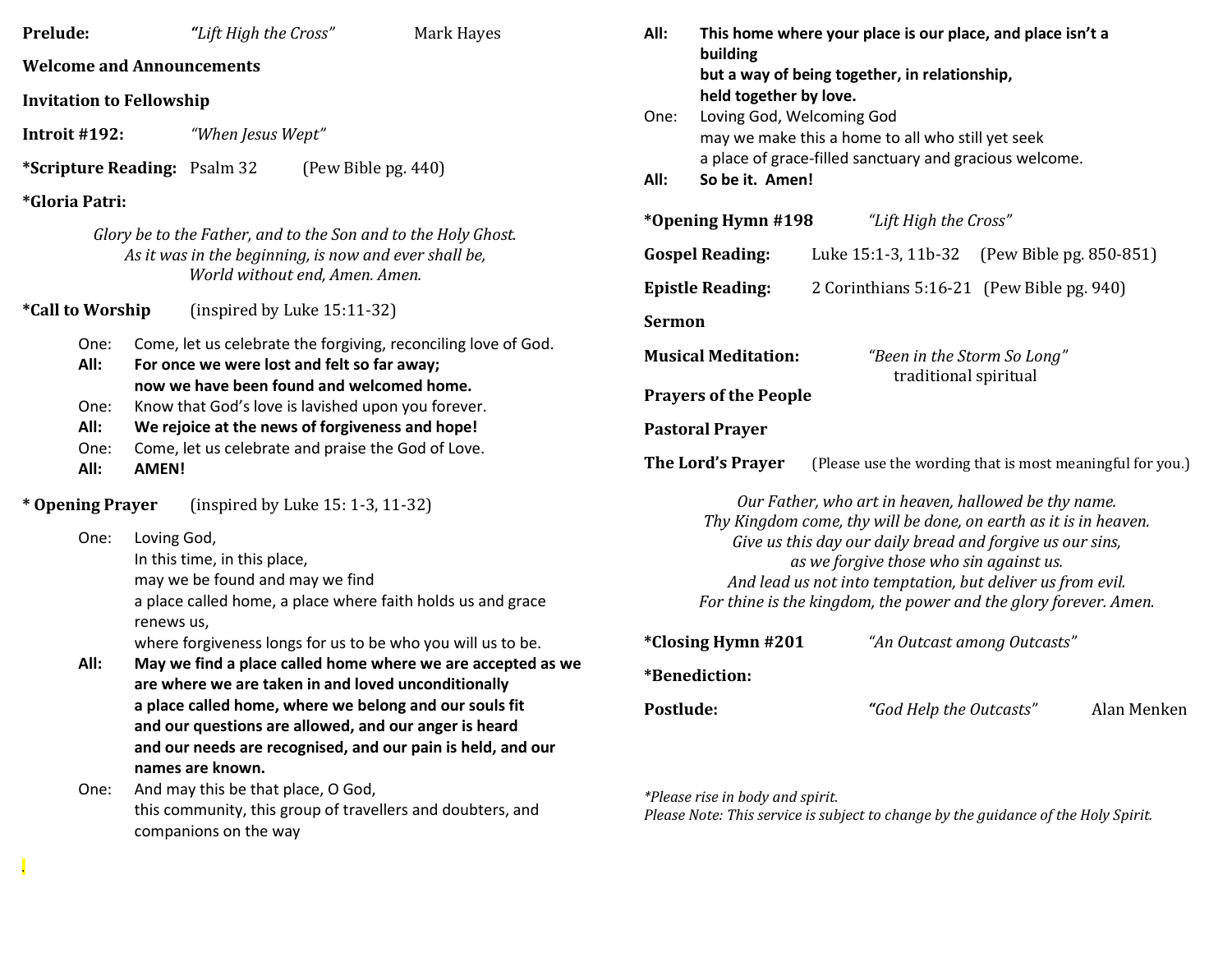### **Mustard Seeds Prayer List of the People**

For the week of March 28 – April 3, 2022

*Please note: Prayer requests should be submitted by calling the Church Office at: (508) 697-6016 or by e-mail to: office@csccucc.com no later than 12:00 noon on Mondays.*

### *Continued prayers for all veterans and those serving on active duty in the military both in the United States and abroad.*

- Prayers of health and healing for Janet Colford who is on the road to recovery at the Life Care Center located at 765 West Center Street in West Bridgewater, MA 02379 and would appreciate get well cards. (3/22)
- Continued prayers for Al Lindsey to gain back his strength and independence. We celebrate that Al has an electric wheelchair and handicap van to go places and see people. (3/22)
- Prayers of support and continued healing for Mike Bundock (3/16)
- Prayers for health and healing for all those suffering from COVID and other related illnesses (3/17)
- Prayers of health and healing for Michelle VonLocum (3/14)
- Prayers of comfort for Herb Doniger and his family (3/14)
- Prayers of health and healing for Norman Brailsford, the brother of Gordon Brailsford, who is recovering from hip replacement surgery. (3/7)
- Prayers for health and healing for Terry Burke and his wife, Sally. Terry is recovering from recent surgery. (2/24)
- Prayers for health and healing for Carl Albro and his wife, Donna. Carl is recovering from recent surgery. (2/24)
- Prayers for Jac and their partner Brooke. (1/25)

*.*

## 2022 Lenten Journey Theme: RETURNING



Wednesday, March 2 - Ash Wednesday Worship Service (7pm) **Sunday, March 6** - First Sunday of Lent Worship (10am)

Communion, Community, & Spiritual Growth (6pm) Wed., March 9 - Contemplative Prayer & Meditation (7pm) **Sunday, March 13** - Second Sunday of Lent Worship (10am) Wed., March 16 - Contemplative Prayer & Meditation (7pm) **Sunday, March 20** - Third Sunday of Lent Worship (10am) Wed., March 23 - Contemplative Prayer & Meditation (7pm) **Sunday, March 27** - Fourth Sunday of Lent Worship (10am) Wed., March 30 - Contemplative Prayer & Meditation (7pm) **Saturday, April 2** - Lenten Book Study

"No Cure For Being Human" by Kate Bowler (9am) **Sunday, April 3** - Fifth Sunday of Lent Worship (10am)

Communion, Community & Spiritual Growth (6pm) **Sunday, April 10** - Palm Sunday Worship (10am) Thursday, April 14 - Maundy Thursday Worship (7pm) **Friday, April 15** - Good Friday Music and Meditation (3pm) **Saturday, April 16** - Holy Saturday End of Life Planning (10am) **Sunday, April 17 - Easter Sunday Worship** 

(6:30am at Hanson Farm, 10am CSCC Sanctuary)

Central Square Church, UCC 71 Central Sq., Bridgewater, MA 02324

csccucc.org

508.697.6016